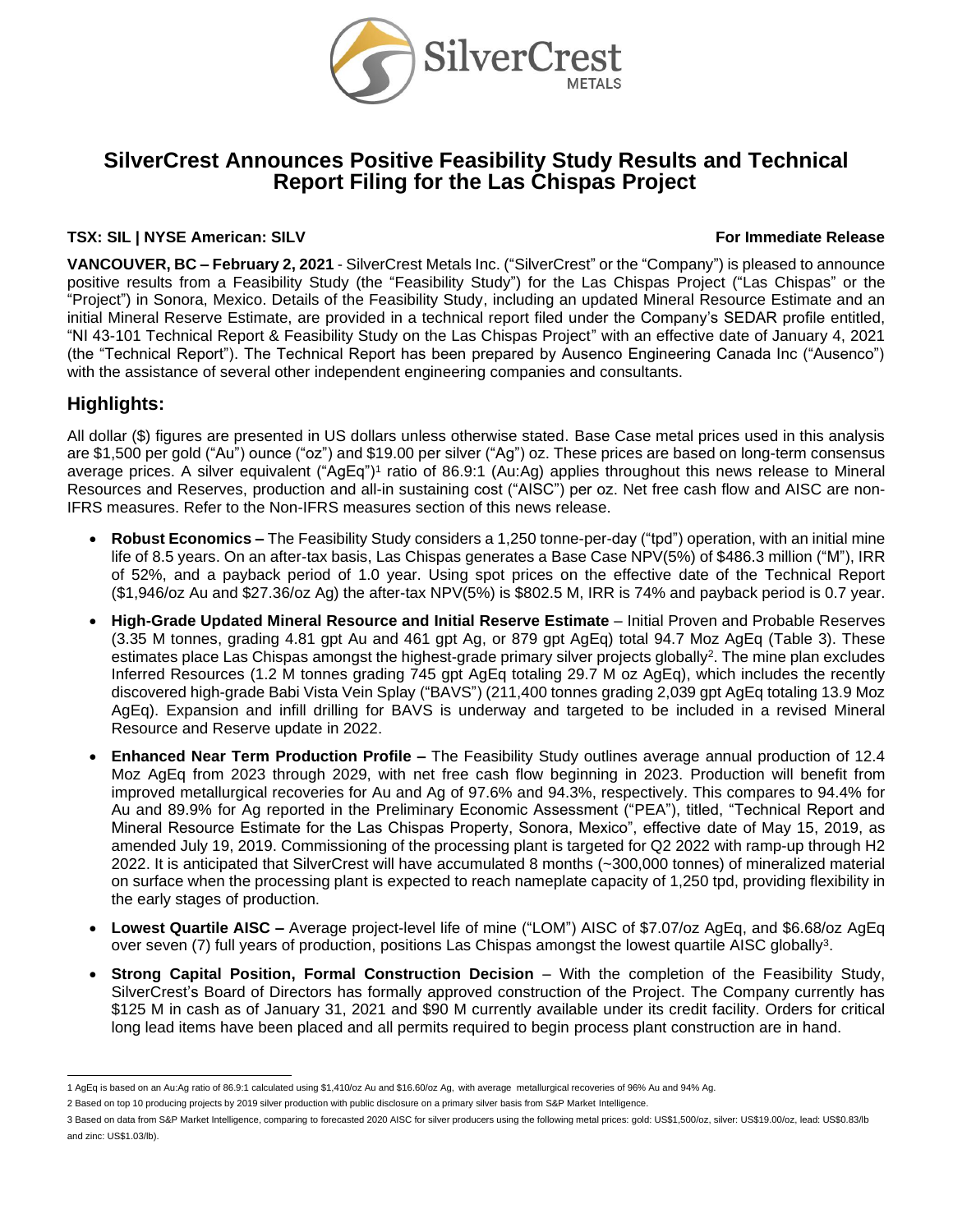• **Opportunities to Grow and Optimize –** Given that Las Chispas has been advanced through the Feasibility Study stage within only five (5) years of its discovery, numerous opportunities remain for growth and optimization. The most significant opportunities are the potential to expand and convert Mineral Resources, particularly for BAVS, Granaditas, Babi Vista and Babicanora Norte veins, and the El Muerto Zone, all of which are close to the planned underground development. Other notable opportunities include optimization of the LOM grade profile and potential acceleration of the mine ramp-up.

Pierre Beaudoin, COO, remarked, "The Las Chispas Feasibility Study defines a project with robust economics and potential for further improvements during operations. With our EPC Contract and underground development contracts in place, initial construction is already underway and is expected to ramp up through Q1, 2021. Our on-site team has been integral in advancing the study and operating successfully under challenging conditions. The recent achievement of completing more than 9,000 metres of underground mine development while surpassing one million man-hours without a Lost-Time Injury is a testament to our work force diligence to get the job done and continued commitment towards a strong health and safety culture. We thank the team for the outstanding efforts during a challenging year."

N. Eric Fier, CPG, P.Eng and CEO commented: "We are thrilled to have completed a robust Feasibility Study within five years of drilling the first hole at Las Chispas. The Feasibility Study confirms what we have believed for a while, that Las Chispas is economic as a stand-alone operation. It is important to note that the Feasibility Study is just a snapshot in time. We are already working hard to increase our high-grade reserves while simultaneously constructing the mine and process plant. We are excited about the extensive opportunities that remain to grow and optimize Las Chispas. We are greatly appreciative of our employees, partners in the community, contractors and our shareholders, who together have supported us to achieve this important milestone safely, quickly and in a very capital efficient manner. While there is a lot of hard work ahead of us, we look forward to making the shift to production and cash flow which we expect will finance our continued growth."

Further details on the Feasibility Study are presented below.

### **Table 1: Feasibility Study Overview**

| Las Chispas Feasibility Study Summary (Base Case) |        |  |  |  |
|---------------------------------------------------|--------|--|--|--|
| Throughput (tpd)                                  | 1,250  |  |  |  |
| Mine Life (years)                                 | 8.5    |  |  |  |
| Reserves Proven & Probable (kt)                   | 3,351  |  |  |  |
| Average Diluted Au Grade (gpt)                    | 4.81   |  |  |  |
| Average Diluted Ag Grade (gpt)                    | 461    |  |  |  |
| Average Diluted AgEq Grade (gpt)                  | 879    |  |  |  |
| Contained Au koz                                  | 518.1  |  |  |  |
| Contained Ag koz                                  | 49,679 |  |  |  |
| Contained AgEq koz                                | 94,704 |  |  |  |
| Average Au Metallurgical Recovery                 | 97.6%  |  |  |  |
| Average Ag Metallurgical Recovery                 | 94.3%  |  |  |  |
| Payable Au koz (LOM)                              | 502.8  |  |  |  |
| Payable Ag koz (LOM)                              | 46,559 |  |  |  |
| Total AgEq koz                                    | 90.271 |  |  |  |
| Average Annual Production (LOM)                   |        |  |  |  |
| Au koz                                            | 56.0   |  |  |  |
| Ag koz                                            | 5,181  |  |  |  |
| AgEq koz                                          | 10,044 |  |  |  |
| Average Annual Production (2023-2029)             |        |  |  |  |
| Au koz                                            | 69.0   |  |  |  |
| Ag koz                                            | 6,360  |  |  |  |
| AgEq <sup>(1)</sup> koz                           | 12,354 |  |  |  |
| Mining Cost (\$/t)                                | 71.40  |  |  |  |
| Process Cost (\$/t)                               | 31.69  |  |  |  |
| G&A Cost (\$/t)                                   | 15.40  |  |  |  |
| Total Operating Cost (\$/t)                       | 118.49 |  |  |  |
| Initial Capital Cost (\$ M)                       | 137.7  |  |  |  |
| LOM Sustaining Capital Cost (\$ M)                | 123.9  |  |  |  |
| Closure costs (\$ M)                              | 3.4    |  |  |  |
| AISC (\$/oz AgEq) LOM                             | \$7.07 |  |  |  |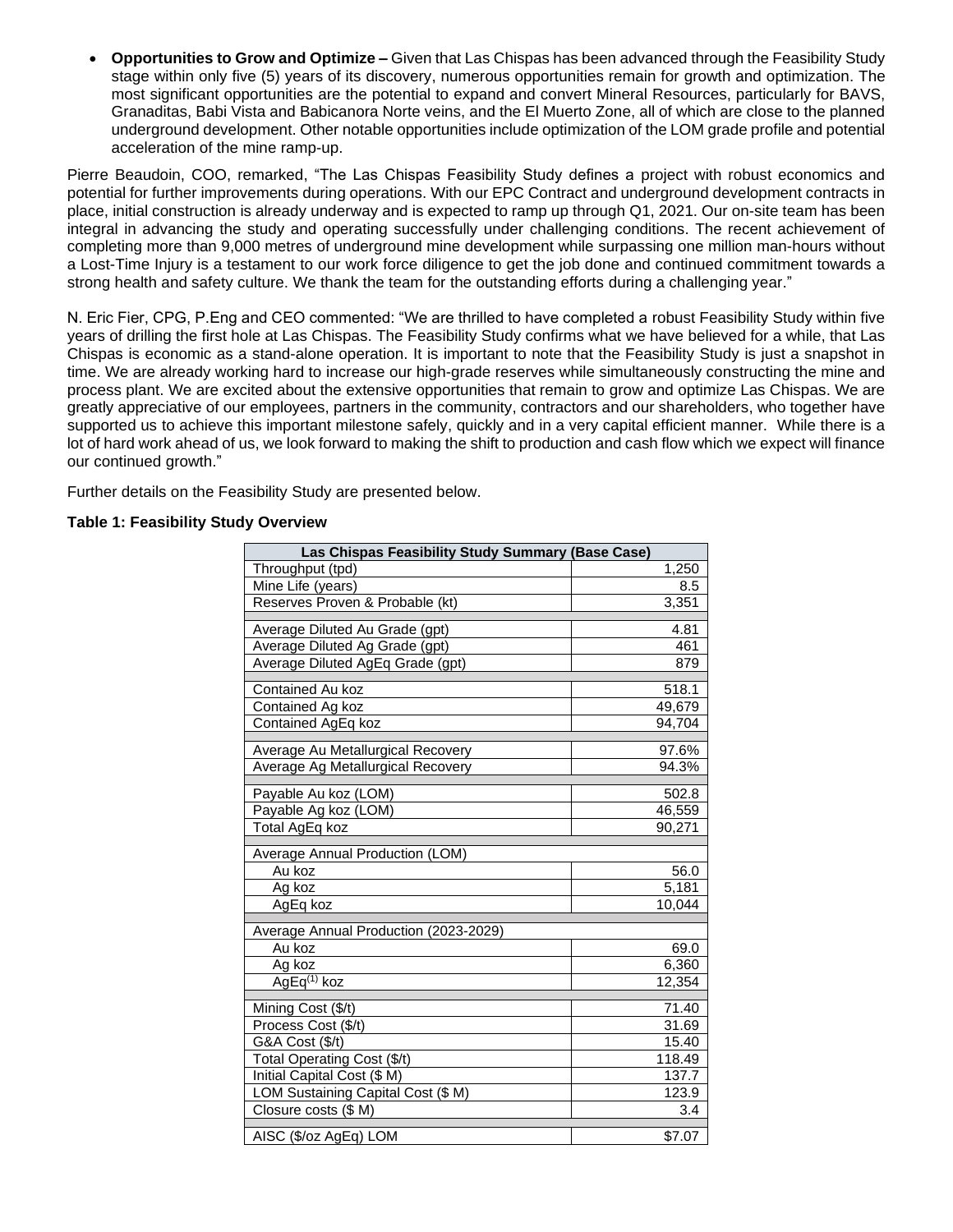| AISC (\$/oz AgEq) 2023-2029                | \$6.68  |
|--------------------------------------------|---------|
|                                            |         |
| Au Price (\$/oz)                           | \$1,500 |
| Silver Price (\$/oz)                       | \$19.00 |
| Post-Tax IRR                               | 52%     |
| Post-Tax NPV (5%, \$ M)                    | \$486.3 |
| Undiscounted LOM net free cash flow (\$ M) | \$656.4 |
| Payback period (years)                     | 1.0     |

# **Figure 1: Post-tax Cash Flow Profile**



The Feasibility Study presents a range of metal pricing scenarios on a post-tax basis to evaluate the economics of the Project in both upside and downside commodity price situations (Table 2). As illustrated in the following table, the Project remains robust even at lower commodity prices. Additional sensitivities are presented in the Technical Report. The Project economics are most sensitive to precious metal prices.

# **Table 2: Sensitivity Analysis**

|                                        | <b>Downside Case</b><br>(PEA Prices) | <b>Base Case</b> | <b>Upside Case</b><br>(Spot Price -<br><b>Effective Date)</b> |
|----------------------------------------|--------------------------------------|------------------|---------------------------------------------------------------|
| <b>Metal Prices</b>                    |                                      |                  |                                                               |
| Gold $(\sqrt[6]{oz})$                  | \$1,269                              | \$1,500          | \$1,946                                                       |
| Silver (\$/oz)                         | \$16.68                              | \$19.00          | \$27.36                                                       |
| Economics                              |                                      |                  |                                                               |
| Post-Tax NPV (5%, \$ M)                | \$370.4                              | \$486.3          | \$802.5                                                       |
| Post-Tax IRR                           | 42%                                  | 52%              | 74%                                                           |
| Undiscounted LOM Free Cash Flow (\$ M) | \$510.7                              | \$656.4          | \$1,054                                                       |
| Payback period in years                | 1.2                                  | 1.0              | 0.7                                                           |

Several aspects of the Feasibility Study are similar to the PEA with respect to: processed tonnes per year, mine life, contained ounces, processing costs, G&A costs and closure costs. Using Feasibility Study Base Case metal prices, the AISC, undiscounted LOM net free cash flow and payback period are similar to those in the PEA. The most significant differences are increased mineral resources, increased mineable grades, decreased mineable tonnes, increased recoveries, more payable ounces, higher mining dilution, and higher mining and capital costs. See further discussion below.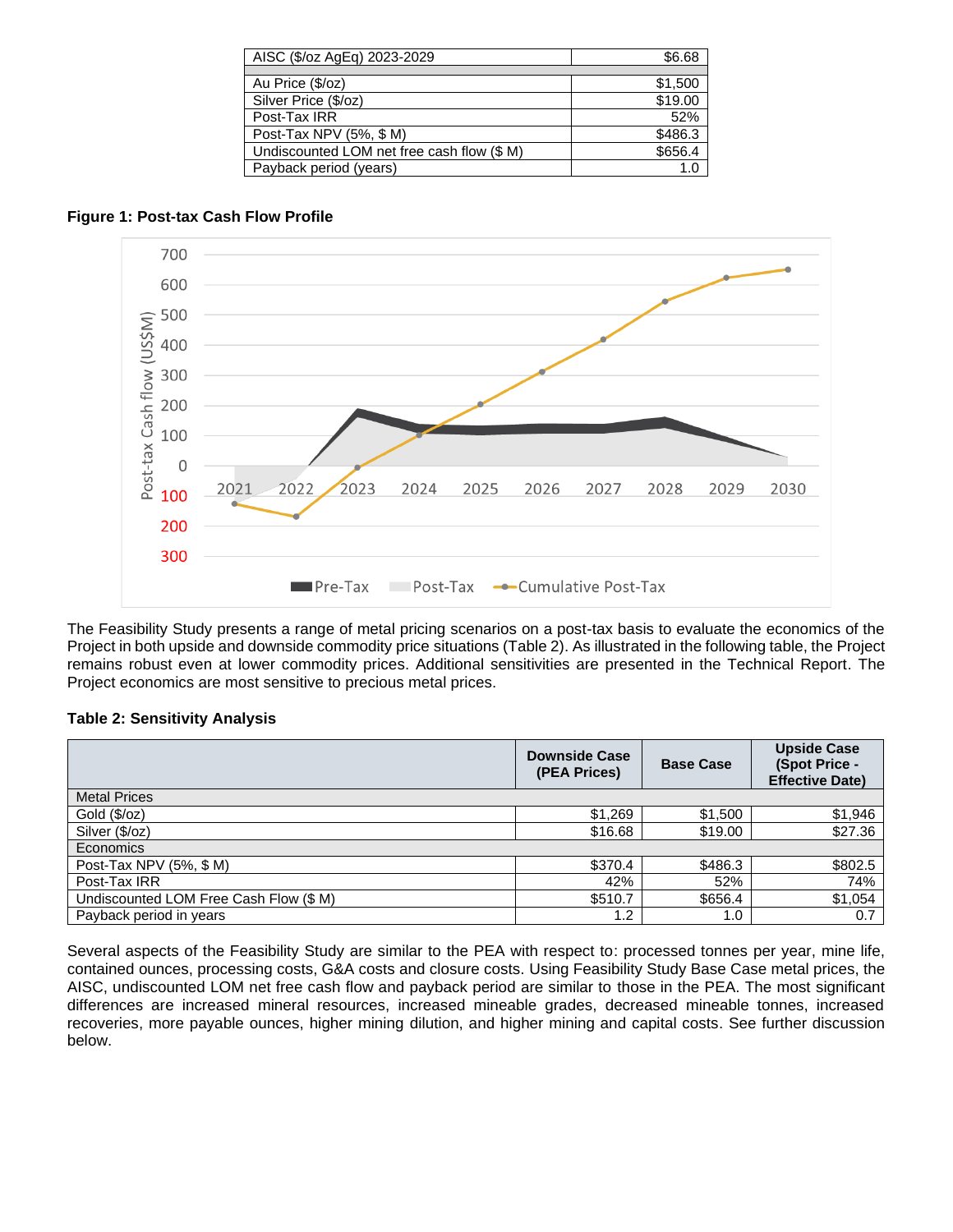# **Mineral Resource and Reserve Estimates**

The Mineral Resource Estimates were prepared by Yungang Wu, P. Geo., and Eugene Puritch, P.Eng., from P&E Mining Consultants Inc. ("P&E") and are provided in Table 3. Estimates were completed for potential underground mining of insitu vein deposits at the Las Chispas and Babicanora Areas and for surface extraction of stockpiles from historical and current operations. All drilling, surveying and assay databases were provided by SilverCrest including data up to the cutoff date of October 16, 2020. Full details for the Mineral Resource Estimate can be found in the Technical Report.

| <b>Classification</b>                  |                 | <b>Tonnes</b> |             | Grade       |               | <b>Contained Metal</b> |             |               |  |
|----------------------------------------|-----------------|---------------|-------------|-------------|---------------|------------------------|-------------|---------------|--|
|                                        |                 | (k)           | Au<br>(gpt) | Ag<br>(gpt) | AgEq<br>(gpt) | Au<br>(koz)            | Ag<br>(koz) | AgEq<br>(koz) |  |
| Babicanora Area                        | M+I             | 2.214.5       | 7.35        | 681         | 1.319         | 523.2                  | 48.471      | 93.939        |  |
| Las Chispas Area                       | Indicated       | 445.1         | 4.20        | 548         | 913           | 60.1                   | 7,845       | 13,065        |  |
| <b>Total Undiluted</b><br><b>Veins</b> | $M+I$           | 2,659.6       | 6.82        | 659         | 1,251         | 583.3                  | 56,316      | 107,004       |  |
| <b>Historic Stockpiles</b>             | Indicated       | 164.2         | 1.23        | 108         | 215           | 6.5                    | 572         | 1,135         |  |
| Total Veins +<br><b>Stockpiles</b>     | $M+1$           | 2.823.8       | 6.50        | 627         | 1,191         | 589.8                  | 56,888      | 108,139       |  |
| Babicanora Area                        | Inferred        | 861.6         | 5.47        | 409         | 884           | 151.6                  | 11.325      | 24.496        |  |
| Las Chispas Area                       | Inferred        | 378.4         | 1.80        | 272         | 428           | 21.9                   | 3,308       | 5,209         |  |
| <b>Total Undiluted</b><br><b>Veins</b> | <b>Inferred</b> | 1,240.0       | 4.35        | 367         | 745           | 173.4                  | 14,634      | 29,705        |  |

## **Table 3: Mineral Resource Estimate**

Notes:

• Mineral Resources that are not Mineral Reserves do not have demonstrated economic viability.

- The estimate of Mineral Resources may be materially affected by environmental, permitting, legal, title, taxation, socio-political, marketing, or other relevant issues.
- The Inferred Mineral Resource in this estimate has a lower level of confidence than that applied to an Indicated Mineral Resource and must not be converted to a Mineral Reserve. It can be reasonably expected that the majority of the Inferred Mineral Resource could be upgraded to an Indicated Mineral Resource with continued exploration.
- The Mineral Resources in the Report were estimated using the 2019 CIM Estimation of Mineral Resources & Mineral Reserves Best Practice Guidelines and 2014 CIM Definition Standards for Mineral Resources & Mineral Reserves.
- Historical mined areas were removed from the wireframes and block model.
- AgEq is based on gold to silver ratio of 86.9:1 calculated using US\$1,410/oz Au and US\$16.60/oz Ag, with average metallurgical recoveries of 96% Au and 94% Ag using information available at the effective date of October 16, 2020.
- Mineral Resources are inclusive of the Mineral Reserves.
- All numbers are rounded.

The initial Mineral Reserve estimate was prepared by Carl Michaud, P.Eng., Underground Mining Engineer of G Mining Services Inc. ("GMS"), dated of January 4, 2021.

#### **Table 4: Mineral Reserve Estimate**

| <b>Classification</b> |                          | <b>Tonnes</b> | Grade       |             |               | <b>Contained Metal</b> |             |               |
|-----------------------|--------------------------|---------------|-------------|-------------|---------------|------------------------|-------------|---------------|
|                       |                          | (k)           | Au<br>(gpt) | Ag<br>(gpt) | AgEq<br>(gpt) | Au<br>(koz)            | Ag<br>(Moz) | AgEq<br>(Moz) |
|                       | Proven                   | 336.5         | 6.21        | 552         | 1,091         | 67.1                   | 6.0         | 11.8          |
| Total                 | Probable                 | 3.014.7       | 4.65        | 451         | 855           | 451.0                  | 43.7        | 82.9          |
|                       | <b>Proven + Probable</b> | 3,351.2       | 4.81        | 461         | 879           | 518.1                  | 49.7        | 94.7          |

Notes:

• The Mineral Reserve is estimated using the 2019 CIM Estimation of Mineral Resources & Mineral Reserves Best Practice Guidelines and 2014 CIM Definition Standards for Mineral Resources & Mineral Reserves.

• The Mineral Reserve is estimated with a variable COG which was calculated by vein width and economic and operating parameters.

- A government gold royalty of 0.5% is included in the Mineral Reserve estimates.
- The Mineral Reserve is estimated with a mining recovery of 95%.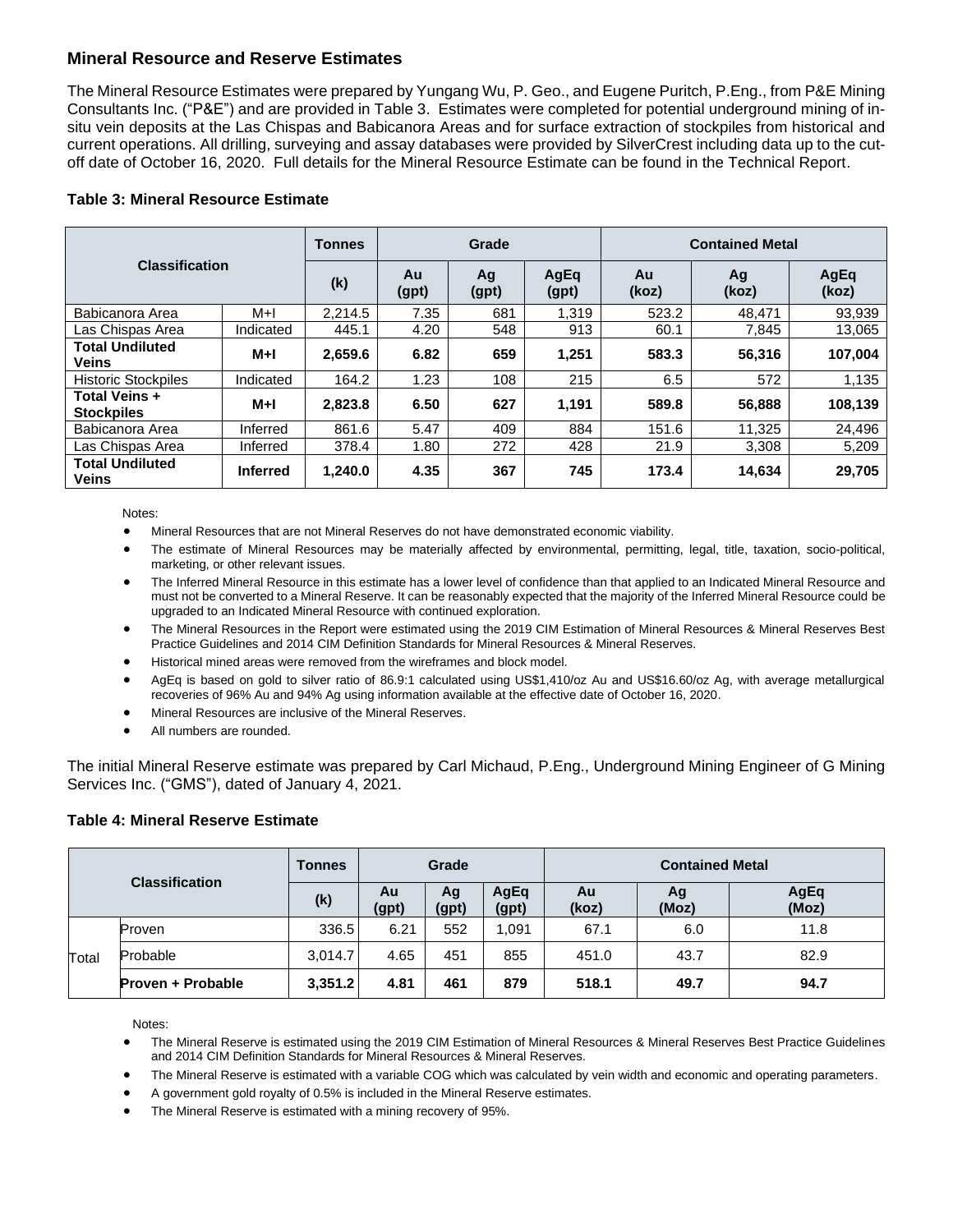- The Mineral Reserve presented includes both internal and external dilution. The external dilution included a mining dilution of 0.5 m width on the hanging wall and footwall for the long hole mining method and a 0.2 m width on the hanging wall and footwall for the cutand-fill and resue mining methods. Backfill dilution is also included and represents an average of 7% for the long hole mining method and an average of 10% for cut-and-fill and resue mining methods.
- A minimum mining width of 1.5 m was used for the long hole and cut-and-fill mining methods. A minimum mining width of 0.5 m was used for the resue mining method.
- The economic viability of the Mineral Reserve has been demonstrated.
- AgEq is based on gold to silver ratio of 86.9:1 calculated using US\$1,410/oz Au and US\$16.60/oz Ag, with average metallurgical recoveries of 96% Au and 94% Ag.
- Any discrepancies in the totals are due to rounding effects; rounding followed the recommendations in the 2019 CIM Mineral Resources & Mineral Reserves Best Practice Guidelines.

# **Production Profile**

Underground mining will be completed using four (4) conventional mining methods (43% long hole, 18% cut-and-fill uppers, 27% cut-and-fill breasting, and 12% resue). Overall, underground mine dilution has been estimated to be 52%, mine recovery to be 95%, with, on average, 23 active working faces. Underground development and mining rates are scheduled to ramp-up at a measured pace through 2022 and 2023, with process plant feed during this period sourced from both underground stopes and surface stockpiles (Figure 2). It is anticipated that SilverCrest will have accumulated approximately 300,000 tonnes of mineralized material on surface when the processing plant is expected to reach nameplate capacity, providing flexibility in the early stages of production. This ramp-up profile lowers the risk of start-up and minimizes sustaining capital investment at the outset of the production. There is potential for these rates to be accelerated with further optimization work.



#### **Figure 2: Material Movement Profile**

The Feasibility Study outlines an average production profile of 12.4 Moz AgEq over the seven (7) full years of mine life, with 2022 and 2030 as partial years of production due to ramp-up and ounces produced at the end of the mine life. Average annual production over the full LOM is 10.0 Moz AgEq. Further optimization may increase grade and ounces in the earlier years of the LOM schedule.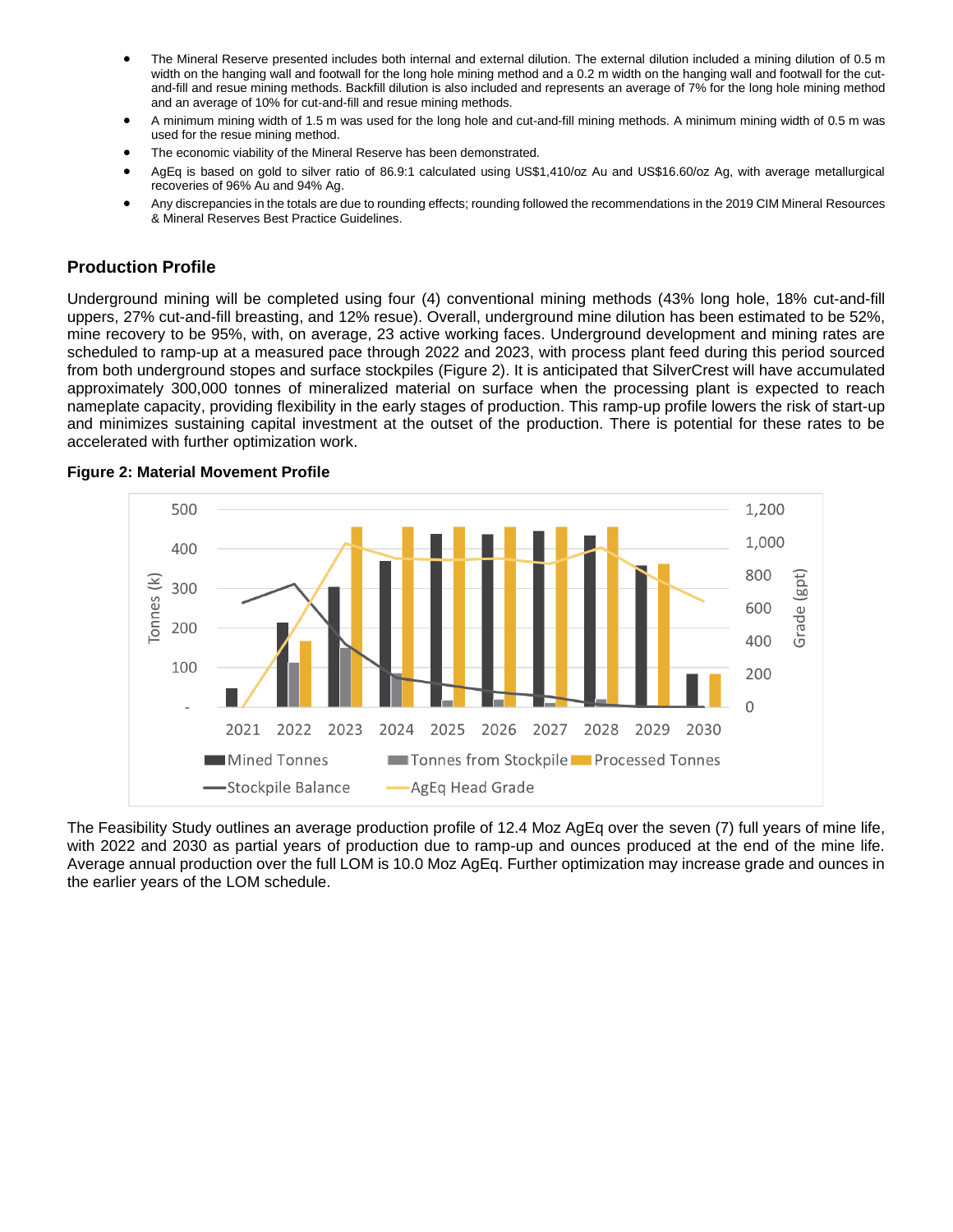



# **Processing and Recovery**

Since completing the PEA, additional metallurgical testing and process design were concluded. This work highlighted the need for modifications to the process flowsheet to address the presence of higher clay content and higher-grade mineralized materials. The key changes to the circuit are the inclusion of a SAG mill, flotation and corresponding split leach circuits, and larger thickeners, clarifiers and filters. This work resulted in a more flexible process plant and enhanced LOM metallurgical recoveries. LOM estimated metallurgical recoveries post ramp-up are provided below (see details in Table 5).

#### **Table 5: Metallurgical Recoveries**

| <b>Metal</b> | <b>Metallurgical Recovery</b> |
|--------------|-------------------------------|
| Gold         | 97.6%                         |
| Silver       | 94.3%                         |

# **Initial and Sustaining Capital Cost Estimates**

The Feasibility Study estimates initial capital requirements of \$137.7 M and sustaining capital of \$123.9 M over the life of the mine (see details in Table 6). Excluded from the initial capital estimate is \$25.8 M of sunk capital that was spent prior to January 1, 2021, and relates to initial earthworks, Phase 1 of the construction camp, initial EPC milestone payment, and long-lead orders. Also excluded from these estimates are \$3.4 M in closure costs at the end of production.

The initial capital has increased from the PEA mainly due to the following: COVID-19 related costs, underground mining infrastructures, process plant modifications to accommodate higher grades and clay content, and the inclusion of a power line to replace diesel-generated power.

Sustaining capital is substantially higher than that in the PEA due to a combination of upward revisions to the amount of underground development required based on longer veins requiring more access and the applicable unit rate. This represents the most significant change from the PEA in terms of capital expenditures.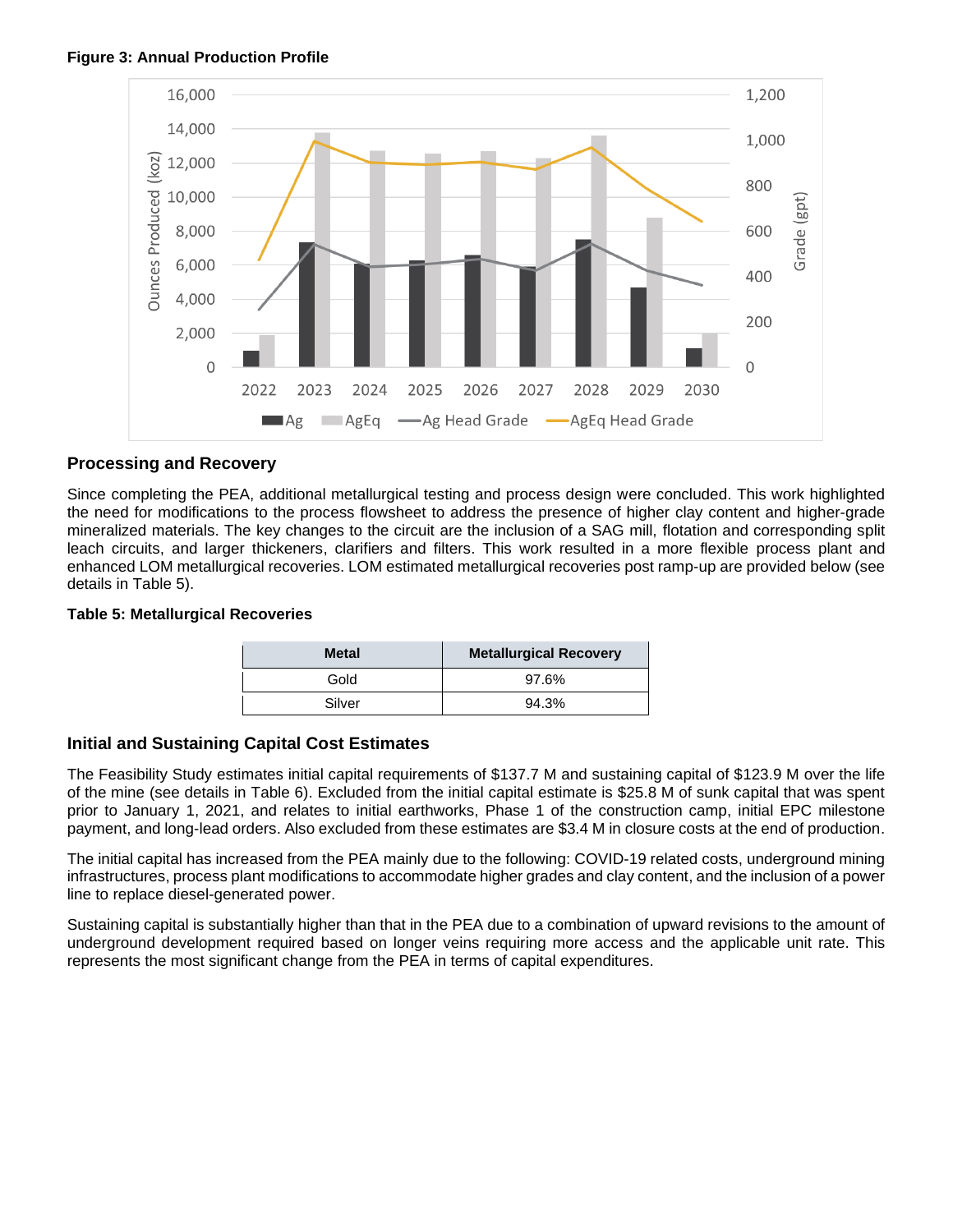#### **Table 6: Capital Cost Estimates**

| Area                       | <b>Initial Capital</b><br>(\$M) | <b>Sustaining Capital</b><br>(\$M) |
|----------------------------|---------------------------------|------------------------------------|
| Mine                       | 27.7                            | 120.9                              |
| Process Plant              | 44.9                            | 1.4                                |
| <b>Tailings Management</b> | 3.1                             | 0.4                                |
| Infrastructure             | 20.6                            | 1.3                                |
| <b>Owners Costs</b>        | 18.2                            | ۰                                  |
| Contingency                | 23.3                            |                                    |
| <b>Project Total</b>       | 137.7                           | 123.9                              |
| <b>Closure Costs</b>       |                                 | 3.4                                |

Note: Numbers presented are rounded and columns may not add to the sums.

As announced in the Company's January 4, 2021 news release, one of SilverCrest's Mexican subsidiaries has entered into a fixed price Engineering, Procurement and Construction contract ("EPC Contract") with Ausenco and one of its affiliates for construction of the process plant for a lump sum turnkey price of \$76.5 M with work expected to begin at the Project site in February 2021. The \$76.5M price includes sunk capital and a proportionate share of Contingency listed in Table 6. The contract was executed with approximately 60% of detailed engineering being completed and procurement of long lead items having started in Q4 2020.

# **Operating Costs**

LOM operating costs for the Project are estimated to average \$118.49 per tonne milled. When using the Base Case commodity price assumptions, the average LOM in-situ contained metal value is approximately \$515 per tonne milled. During the start-up period, processing and general and administrative ("G&A") costs per tonne are higher until the process plant throughput ramps up to design capacity. The Feasibility Study is based on contractor underground mining, which has an estimated LOM cost of \$71.40 per tonne milled. LOM processing costs are estimated at \$31.69 per tonne milled and G&A costs are estimated at \$15.40 per tonne milled.

| <b>Operating Cost</b>        |                                |                |       |              |  |  |  |
|------------------------------|--------------------------------|----------------|-------|--------------|--|--|--|
|                              | LOM<br>2023-2029               |                |       |              |  |  |  |
|                              | (SM)                           | $(\$/oz AgEq)$ | (SM)  | (\$/oz AgEq) |  |  |  |
| Mining                       | 239.3                          | 2.65           | 214.2 | 2.48         |  |  |  |
| Processing                   | 106.2                          | 1.18           | 96.3  | 1.12         |  |  |  |
| G&A                          | 51.6                           | 0.57           | 45.8  | 0.53         |  |  |  |
| <b>Total Operating Costs</b> | 356.4<br>397.1<br>4.40<br>4.13 |                |       |              |  |  |  |

# **Table 7: Operating Cost Breakdown**

# **All-In Sustaining Costs per Ounce of Silver Equivalent**

AISC are estimated to be \$7.07/oz AgEq produced, based on LOM payable production of 90.3 Moz AgEq. During full years of production, AISC is expected to average \$6.68/oz AgEq produced. The break-down of the components of the AISC for the Project are provided in Table 8.

#### **Table 8: AISC Breakdown**

| AISC (Base Case)            |       |               |           |                |  |  |
|-----------------------------|-------|---------------|-----------|----------------|--|--|
|                             |       | <b>LOM</b>    | 2023-2029 |                |  |  |
|                             | (\$M) | $(\$/ozAgEq)$ | (SM)      | $(\$/oz AgEq)$ |  |  |
| <b>Operating Costs</b>      | 397.1 | 4.40          | 356.4     | 4.13           |  |  |
| <b>Refining Costs</b>       | 28.8  | 0.32          | 27.5      | 0.32           |  |  |
| <b>Government Royalties</b> | 88.6  | 0.98          | 79.7      | 0.92           |  |  |
| <b>Sustaining Capital</b>   | 123.9 | 1.37          | 113.1     | 1.31           |  |  |
| <b>Total AISC</b>           | 638.3 | 7.07          | 576.6     | 6.68           |  |  |

Note that the above calculation does not include corporate G&A costs or exploration expenditures for the Project.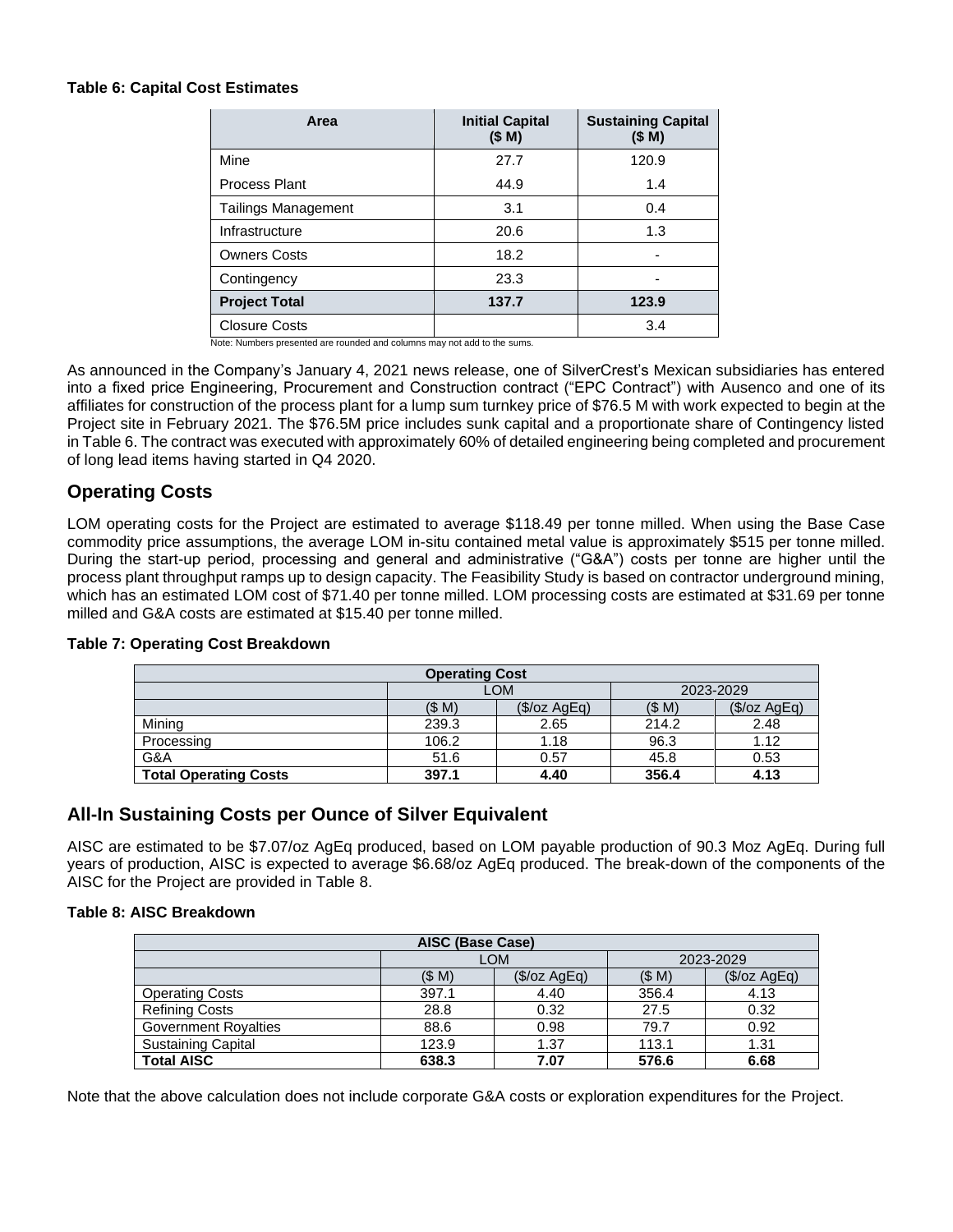# **Opportunities**

Given the speed at which Las Chispas has been advanced through the Feasibility Study stage, numerous opportunities remain for optimization and growth. The most significant opportunities are as follows:

- **Expansion of Mineral Resources and Conversion to Mineral Reserves -** These areas will be advanced as part of the ongoing exploration program, which will include underground in-vein development. Priorities will be Babi Vista Vein Splay, Babi Vista Vein, Babicanora Norte Vein, El Muerto Zone, and Granaditas 1 and 2 veins.
- **Testing New Targets –** As of October 16, 2020, 45 veins have been identified, but only 21 have had sufficient drilling to support at least an Inferred Mineral Resource estimate. SilverCrest intends to target Mineral Resource additions from these remaining veins and evaluate the significant potential to identify additional veins through continued surface exploration and drilling programs. Surface exploration and initial drill-testing has identified an additional estimated 30 km of potential vein strike length to explore. The Mineral Resource currently represents approximately 18 km of vein strike length.
- **Mine Optimization –** Several of the priority exploration opportunities in 2021 are within or close to the proposed footprint of underground development. With successful exploration and potential Mineral Reserve conversion, these opportunities could allow for optimization of LOM, LOM grade and ramp-up profiles.
- **Process Plant Capacity –** The Feasibility Study assumes a processing throughput of 1,250 tpd based on the highest clay samples encountered during metallurgical testing. If it is determined during operation that the clay content is lower than assumed, daily throughput could be increased. There is also an opportunity to complete a low capital cost expansion of the plant to 1,750 tpd, if reserve tonnage and mining rates allow. This would include the addition of a ball mill, pebble crusher and additional flotation capacity, with the CCD circuit already sized for additional capacity. The 2021 budget will include engineering work to support a capital cost estimate for the expansion.

The suggested budget in the Feasibility Study for work related to these opportunities is \$39.2 M.

The Company intends to carry out an exploration and mine optimization program in 2021 to address these opportunities which will contribute to an updated Mineral Resource and Reserve Estimate currently planned for 2022.

# **Risks**

De-risking of Las Chispas has been a top priority for the Company including significant work to finish the Feasibility Study, completing over 9,000 m of underground development including in-vein drifting, accumulating significant surface stockpiles of mineralized material, reaching 60% of detailed engineering, and installing an isolated construction camp to limit the risk of COVID-19 during construction. Remaining risks include:

- **COVID-19 –** The Company has made a substantial investment to address COVID-19 risks. This includes the installation and operation of an isolated camp, quarantining and testing prior to site access, random testing, and the implementation of strict protocols. In addition, the company has established a COVID-19 taskforce mandated to monitor results and adapt protocols. Despite these efforts, an outbreak at site remains possible and could disrupt construction.
- **Mineral Resource Estimates –** Las Chispas is a high-grade precious metal deposit and inherently has a nugget effect which could cause overestimation of high-grade mineralization when completing Mineral Resource estimation. Hard boundary wireframes were used in estimation which helps restrict potential overestimation of grades; however, wireframes may be biased with respect to the representative volume, and subsequent estimated tonnage and metal content.
- **Mineral Reserve Estimates and Mine Plan –** The main risks that can affect the Mineral Reserves are the decrease in mining recovery and the increase in mining dilution due to the narrow veins that make up the deposit. To mitigate this risk, the mine design includes four mining methods and the ramp-up will take advantage of the stockpile levels and be gradually increased to design level.
- **Metallurgical Test work and Recovery Plan –** There is a risk that high volumes of clay content materials may cause reduced capacity through the tailings filters and greater moisture in the dry-stack tailings facility. Planned mitigations include a duty-standby design of the filters in the plant, and potential reconfiguration of the dry stacking areas in the Filtered Tailings Storage Facility (FTSF). Further characterization and management of clay before production is also being planned as it also represents both a mitigation measure and an opportunity.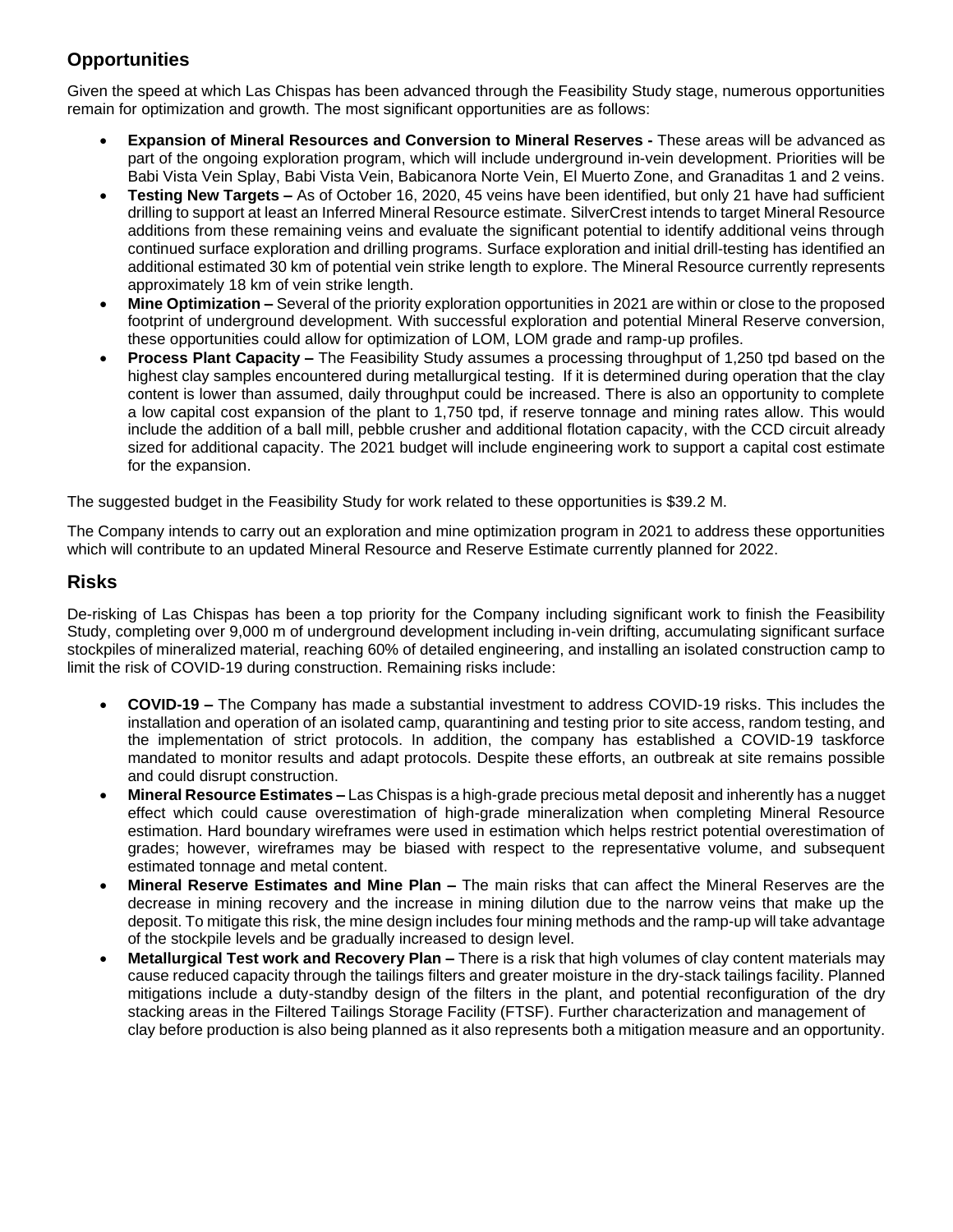# **About the Feasibility Study**

Ausenco managed the Feasibility Study with several other engineering companies and consultants contributing to sections of the study. The following QPs contributed to the study:

- Ausenco Mineral processing, recovery methods, infrastructure, environmental, consolidated cost estimates and economic analysis
	- Robin Kalanchey, P. Eng.
		- Scott Weston, P. Geo.
- P&E Geology and Mineral Resources
	- William Stone, P.Geo.
	- Eugene Puritch, P.Eng.
	- David Burga, P. Geo.
	- Jarita Barry, P.Geo.
	- Yungang Wu, P.Geo.
	- Andrew J. Turner, P. Geol.
- G-Mining Services Mineral Reserves, mining, mine capital and operating costs
	- Carl Michaud, ING., P. Eng.
- Wood Environment & Infrastructure Solutions, Inc. Tailings
	- Humberto Preciado, PhD, P.E.
- Hydro-Ressources Inc. Hydrology and Hydrogeology
	- Michael Verreault, P.Eng.
- Rockland Ltd. Geotechnical
	- Khosrow Aref, P. Eng.

This news release has been reviewed and approved by N. Eric Fier, CPG, P.Eng, CEO of SilverCrest and a Qualified Person as defined by National Instrument 43-101 – Standards of Disclosure for Mineral Projects ("NI 43-101"). The technical information in this news release has also been reviewed and approved by the following independent Qualified Persons:

- Robin Kalanchey, P. Eng.
- Eugene Puritch, P.Eng.
- Carl Michaud, ING., MBA

SilverCrest will be hosting a conference call on February 3, 2021 at 5:30 am PST/8:30 am EST to discuss the results of the Feasibility Study. An accompanying presentation will be uploaded to the Company's website (www.silvercrestmetals.com/investors/presentation\_factsheet/). Access details for the call as follows:

- North American Toll-Free dial-in: 1-888-664-6392
- Webcast Access: [https://produceredition.webcasts.com/starthere.jsp?ei=1424977&tp\\_key=8fd6c92776](https://produceredition.webcasts.com/starthere.jsp?ei=1424977&tp_key=8fd6c92776)
- Encore North American Toll-Free Replay: 1-888-390-0541 Code: 511265#

# **About Silvercrest Metals Inc.**

SilverCrest is a Canadian precious metals exploration and development company headquartered in Vancouver, BC, that is focused on new discoveries, value-added acquisitions and targeting production in Mexico's historic precious metal districts. The Company's current focus is on the high-grade, historic Las Chispas mining district in Sonora, Mexico. The Las Chispas Project consists of 28 mineral concessions, of which the Company has 100% ownership of where all the resources are located. SilverCrest is the first company to successfully drill-test the historic Las Chispas Property resulting in numerous high-grade precious metal discoveries. The Company is led by a proven management team in all aspects of the precious metal mining sector, including taking projects through discovery, finance, on time and on budget construction, and production.

# *FORWARD-LOOKING STATEMENTS*

*This news release contains "forward-looking statements" and "forward-looking information" (collectively "forward-looking statements")*  within the meaning of applicable Canadian and United States securities legislation. These include, without limitation, statements with *respect to: the economics and project parameters presented in the Feasibility Study, including IRR, AISC, NPV, and other costs and economic information; mineral resource and mineral reserve estimates contained in the Technical Report; possible events, conditions or financial performance that is based on assumptions about future economic conditions and courses of action; the strategic plans, timing and expectations for the Company's exploration, development and construction activities at the Las Chispas Project. Such forward looking statements or information are based on a number of assumptions, which may prove to be incorrect. Assumptions have been made regarding, among other things: impact of the COVID-19 pandemic; the reliability of mineralization estimates, mining and development costs; the conditions in general economic and financial markets; availability of skilled labour; timing and amount of*